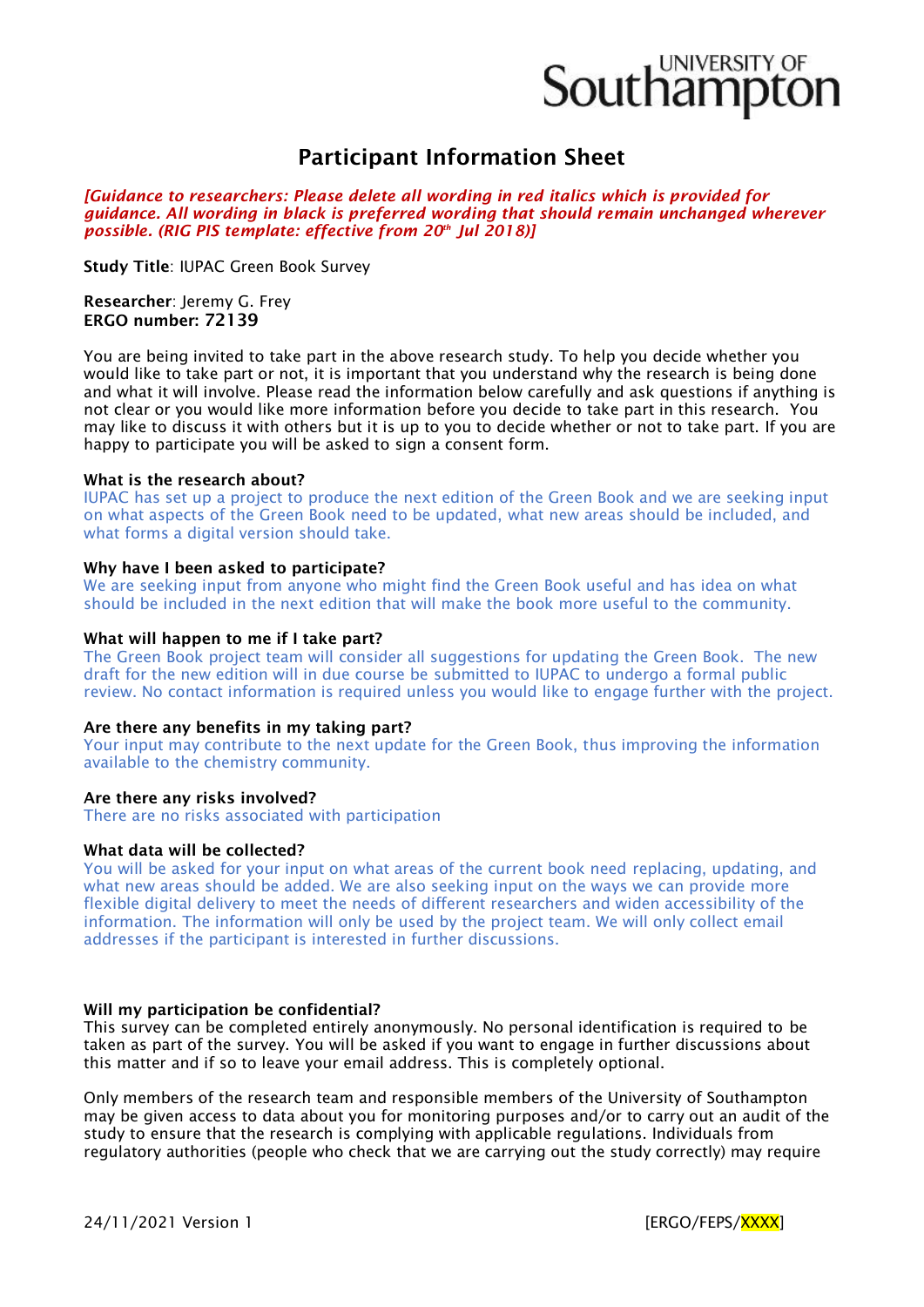access to your data. All of these people have a duty to keep your information, as a research participant, strictly confidential.

The answers to the questions will be considered and may then be used to create the text in the new edition of the Green Book. Any personal details retained to enable further discussions will be used only for that purpose, held only on the University systems and will be deleted at the end of the project.

#### Do I have to take part?

No, it is entirely up to you to decide whether or not to take part. If you decide you want to take part, you will need to tick a digital consent box to show you have agreed.

#### What happens if I change my mind?

You have the right to change your mind and withdraw at any time without giving a reason and without your participant rights being affected.

If you withdraw from the study, we will keep the information about you that we have already obtained for the purposes of achieving the objectives of the study only.

#### What will happen to the results of the research?

Your personal details will remain strictly confidential. Research findings made available in any reports or publications will not include information that can directly identify you without your specific consent.

The text for the next edition of the Green Book may contain input derived from suggestions form the survey. The draft will be submitted for approval through the IUPAC formal process which involves a stage of public review. Following this the book will be published.

In the unlikely case of concern or complaint please contact: Jeremy Frey, University of Southampton, [j.g.frey@soton.ac.uk\)](mailto:j.g.frey@soton.ac.uk) Research Governance Manager (02380 595058, [rgoinfo@soton.ac.uk\)](mailto:rgoinfo@soton.ac.uk)

#### Where can I get more information?

For more information please contact Jeremy Frey at [j.g.frey@soton.ac.uk](mailto:j.g.frey@soton.ac.uk)

#### What happens if there is a problem?

If you have a concern about any aspect of this study, you should speak to the researchers who will do their best to answer your questions.

If you remain unhappy or have a complaint about any aspect of this study, please contact the University of Southampton Research Integrity and Governance Manager (023 8059 5058, [rgoinfo@soton.ac.uk\)](mailto:rgoinfo@soton.ac.uk).

Jeremy Frey at [j.g.frey@soton.ac.uk](mailto:j.g.frey@soton.ac.uk)

#### Data Protection Privacy Notice

The University of Southampton conducts research to the highest standards of research integrity. As a publicly-funded organisation, the University has to ensure that it is in the public interest when we use personally-identifiable information about people who have agreed to take part in research. This means that when you agree to take part in a research study, we will use information about you in the ways needed, and for the purposes specified, to conduct and complete the research project. Under data protection law, 'Personal data' means any information that relates to and is capable of identifying a living individual. The University's data protection policy governing the use of personal data by the University can be found on its website

[\(https://www.southampton.ac.uk/legalservices/what-we-do/data-protection-and-foi.page\)](https://www.southampton.ac.uk/legalservices/what-we-do/data-protection-and-foi.page).

This Participant Information Sheet tells you what data will be collected for this project and whether this includes any personal data. Please ask the research team if you have any questions or are unclear what data is being collected about you.